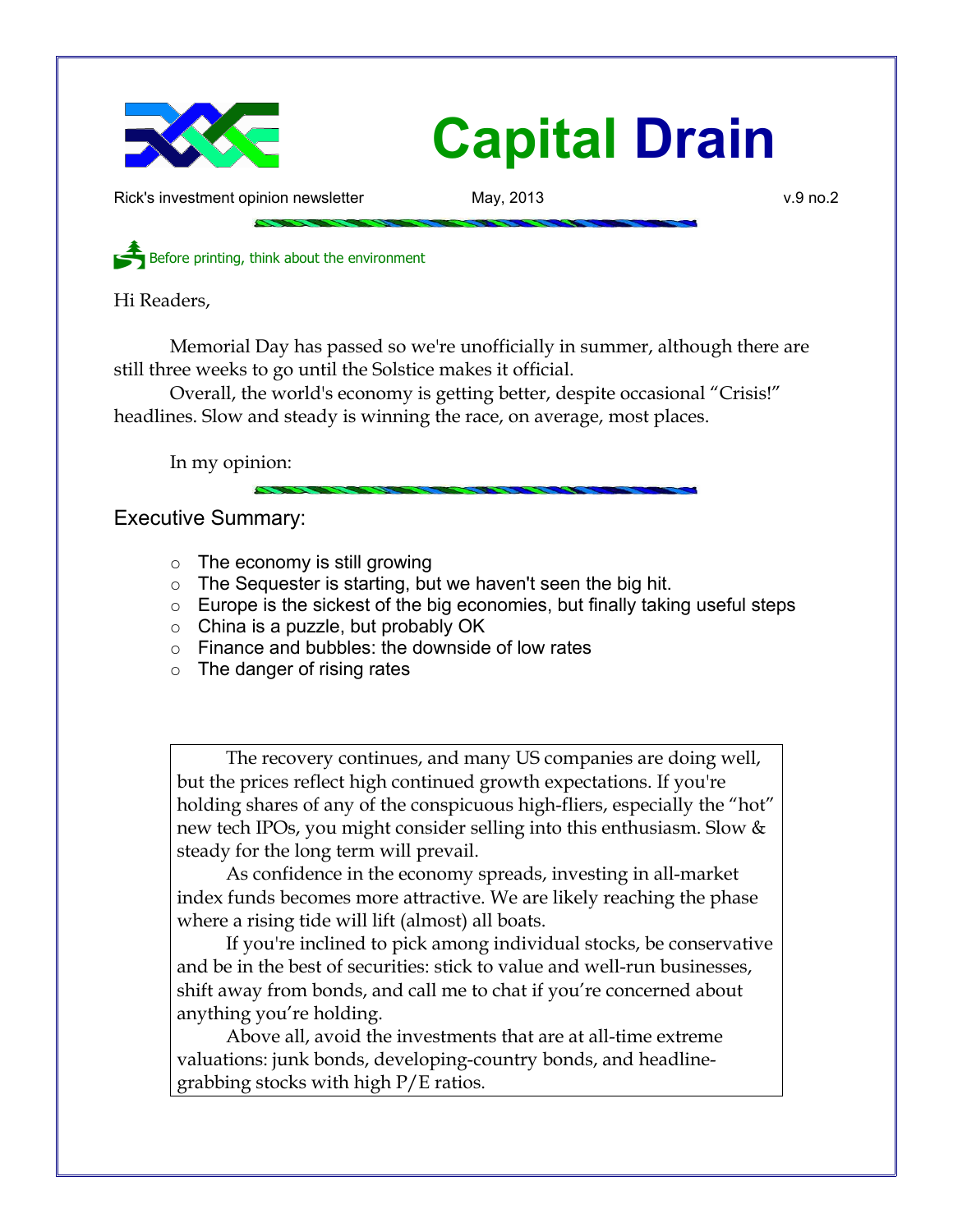# The Details:

One positive aspect of a very slow recovery is that it could also be a very long recovery. This applies both to improvements in the economy, jobs and GDP, and to rising stock markets. Simply put, even though we've been growing pretty steadily for more than four years, we are still nowhere near the level we'd have reached if the recession hadn't happened. That gap, growth we could have had but haven't had yet, gives us more years of improvement ahead without worrying about the usual cyclical limits to growth rates.



**Real GDP Fall and Recovery in Five Recessions** 

Note the new line on the same old GDP chart here. If we had kept growing at the historical (mean since 1950) rate instead of suffering a financial meltdown, we would have passed our present GDP level in less than a year. We could have a GDP about 11% higher than it is now.

That growth

gap is still growing, furthermore. You can see how the growth rate in the recovery from previous recessions was steeper (faster) than the average rate. Like the 'jobless recovery' from the tech bust, this recovery is still slower than the economy's average growth rate. There's plenty of room for more stimulus, if we get a Congress that can put economics ahead of politics.



Again, while that's bad news for how things are now, it's potential good news for how the future could unfold: a long, steady continued recovery. That, in a nutshell, is why I'm confident that the stock market is nowhere near it's top. Certainly there will be corrections, and there could be

some sort of big disastrous "hit by a comet" type of event, but in general the trend now is up.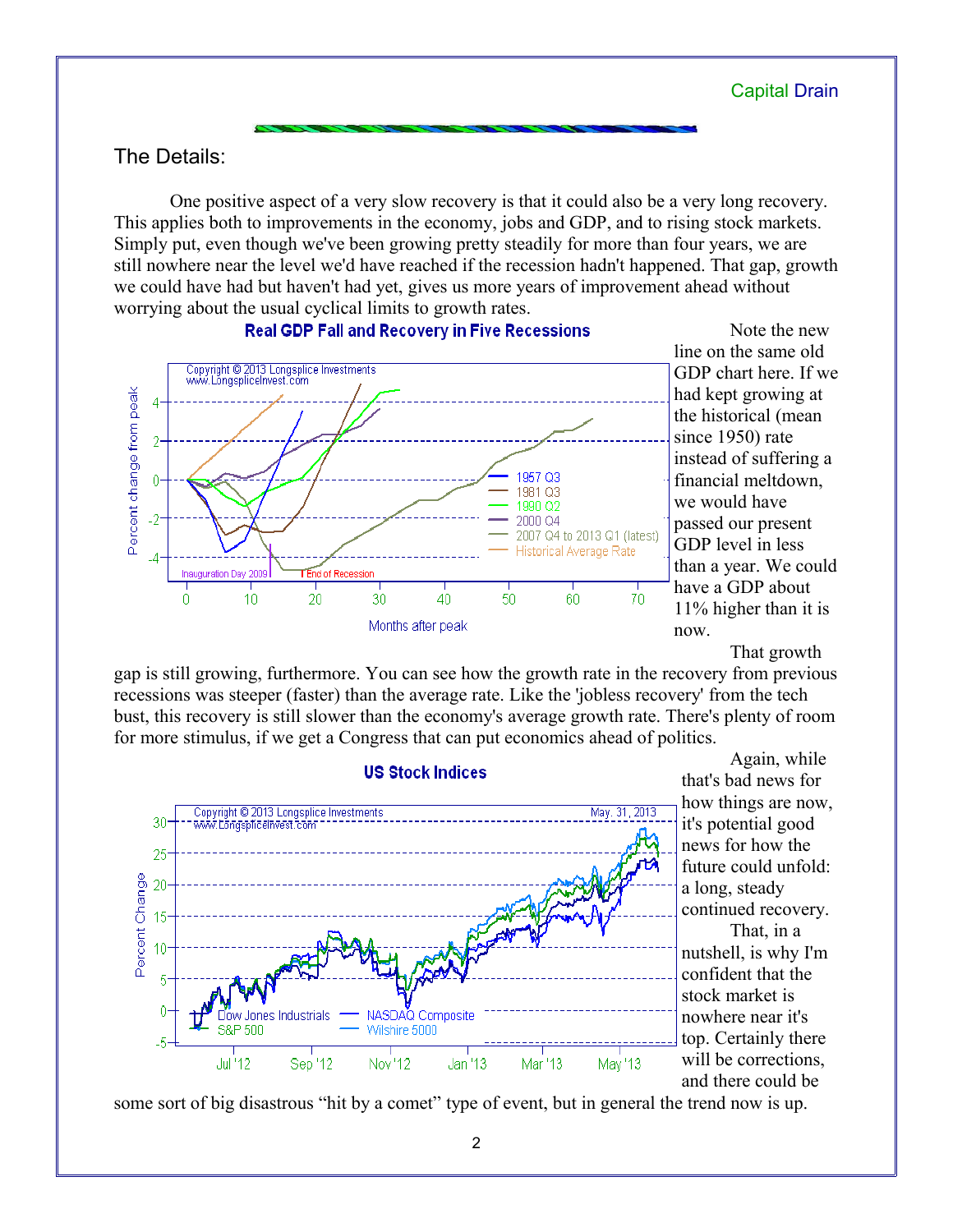What sort of metaphorical comets might we be hit by?

There's still some chance of another financial crisis. The post-crash Dodd-Frank Wall Street Reform and Consumer Protection Act, already weak before it could get out of Congress, is now being stalled on its way to specific regulations, and nibbled to death by ducks in the form of Wall Street lobbyists intent on weakening it. If it's weak enough, it won't be strong enough, right? So maybe we'll have another humongous crisis and another chance to really get the laws we need. Maybe next time some of the perpetrators will be arrested and tried, too.

Did you hear this one?

Q: Why was Bernie Madoff the only recent financial criminal to go to jail? A: He was the only one who robbed the rich.

#### Funny, huh.

The Sequester has started, but its effects will be felt bit by bit. There was the shameless comedy, of course, of Congress finding money for the air traffic control system so they wouldn't have to have their flights home delayed. Seriously, as much as the private sector has been adding jobs, half of that growth has been taken away by government employees being laid off and furloughed. Longer-term effects of canceled projects, delayed repairs, reduced scientific innovation, etc., will become more noticeable. (The cost of thousands of kids going malnourished and being poorly educated by program cuts won't show up for decades, so while it's a huge public policy issue it is not a short-term investment consideration.)

We can hope that the pain points will reach enough people to pressure Congress' obstructionists to get serious, but we may have to wait until the '14 election. Meanwhile, the effects aren't likely to be catastrophic, but they will be a festering self-inflicted economic wound.

Europe's self-foot-shooting is much more serious. Their austerity programs have forced crippling recessions on at least two countries, and severe recessions on others. Even Germany is starting to see its economy slip, as all its regular regional customers stop buying. Fortunately the hard-core austerity ideology is being pushed aside by more reasonable thinkers. It's still possible that Europe could go over a precipice into a deep regional recession; that would be bad for everyone and might drag us down too. Maybe not, though, maybe Europe will just be a limping economy that won't help drive a world recovery.

China has perhaps the most uncertain outlook. They have serious problems with overbuilt factory and residential sectors, lots of loans that likely won't be repaid, and lots of banks that will be insolvent if the loans go bad. On the other hand, the Chinese government certainly knows about the problems, and for two decades they've been quite adept at making big changes when needed. Any big unpleasant surprises for China will be extremely unpleasant for the entire world's economy, but they may keep it under control.

Perhaps this would be a good time to remind you of the old adage "Bull markets climb a wall of worry." Yes, there are lots of things that could go wrong now, and to a greater or lesser extent there always are. Long stock market rises happen when the dangers are known, worried about, and prevented or mitigated. Economic danger, in normal doses, is not enough to stop a bull market.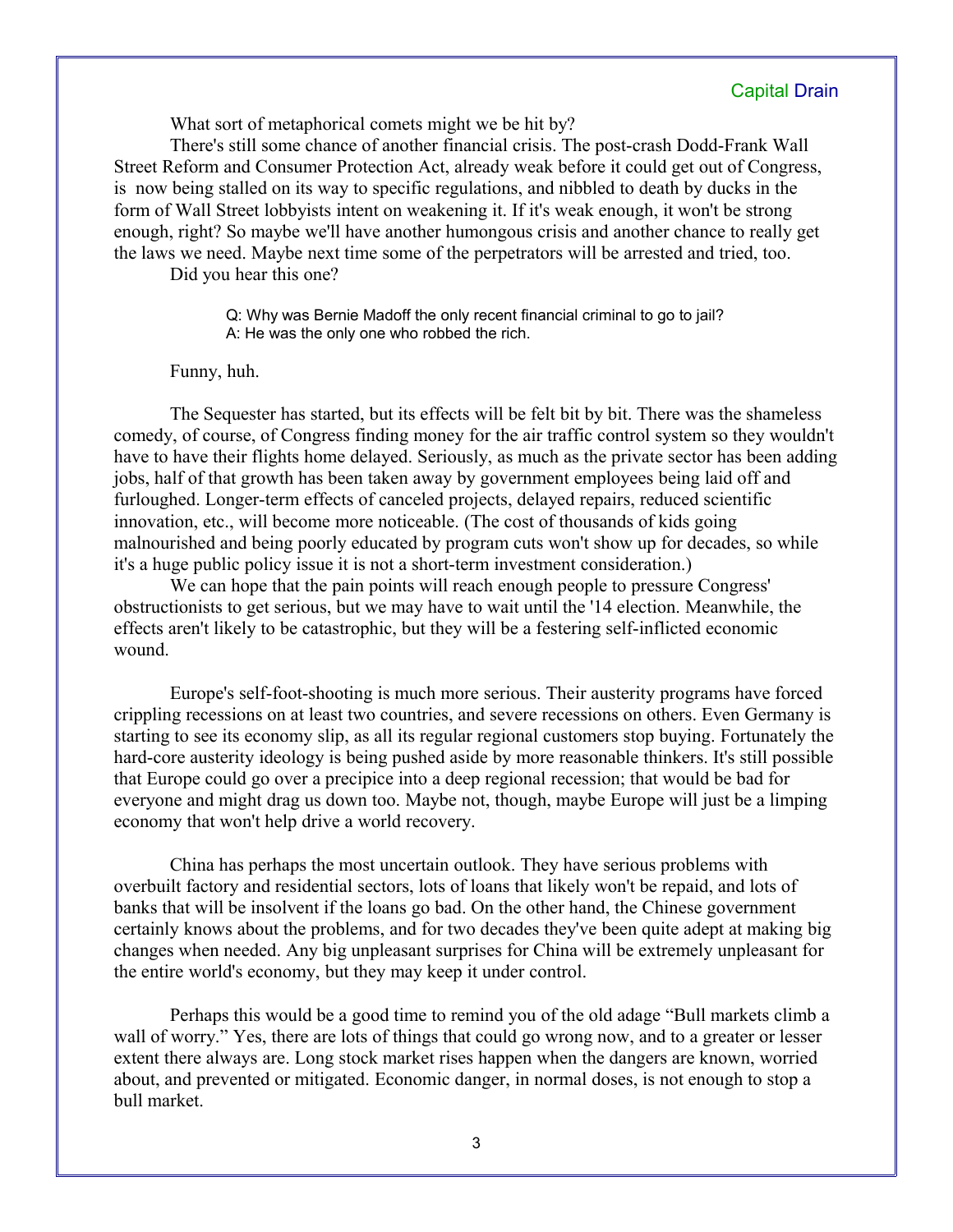Since Congress is being hamstrung by zealots, it has fallen to the Federal Reserve Bank system to do most of the work of helping the economy recover. The Fed's only tool, though, is the money supply: basically they want to make sure that if anyone anywhere has a good idea for creating jobs and income, that borrowing money to implement the idea won't be too difficult. The Fed has been very creative lately in trying to get the money into the economy in new and different ways.

Unfortunately, all the Fed's channels to the economy run through big banks. The Fed can't even lend directly to state or city governments to fund, for example, infrastructure projects. Instead, the Fed must lend to big banks, and the invisible hand of pursuit of profit is supposed to tempt the banks to lend in economically useful ways.

Compounding the misfortune, the post-Glass-Steagall banks combine traditional loanmaking with big-time deal-making and purely financial speculation. The Feds can't say "Hey, all this free money you're getting is for Main Street projects only." And the bankers realize that speculation is immensely more likely to give them big quick gains, the lifeblood of their optionand-bonus-based pay system. So, the invisible hand works fine, in that the banks pursue profit. Unfortunately the profit opportunities they pursue don't help the real economy, at least not in any proportion to the unprecedented enormous sums of money the Fed has given (OK, lent for a pittance) them to play with.

Way back in [November 2010](http://www.longspliceinvest.com/CapDrain/CapDrain_v6n4.pdf) (mid p.4) I wrote about why I'm not worried about inflation and how the Fed can undo all of its lending when the time comes. That discussion assumed that the Fed lending would be used the old-fashioned way, being re-lent into the real economy. There's one important difference now that so much of the QE money is in the financial speculation market: when the Fed starts tightening (calling back the lent money), and interest rates rise, many speculative trades will no longer be profitable-- so they'll be closed, meaning bought back or sold so the traders have no remaining bet. All that motivated buying and selling may turn out to be disruptive, particularly because a lot of traders herd together and are in the same or similar trades.

For the rest of us, especially retirees and savers, the end of the Fed's forced low-low rates will be welcome. Once the Fed stops giving money away, banks will once again have to start paying decent rates to savers to attract funds.

The Fed doesn't come to me for advice, but with all their clever maneuvering to use monetary policy to try to stimulate the economy, it would have been super-helpful if they'd found ways to force more money to main street. Subsidizing higher interest rates paid to small savers, for example, would have increased income and consumption and GDP far more than what actually happened. Lending not to big (investment) banks but to consumer and smallbusiness banks would have encouraged more local job-creating re-lending

Next in our list of worries comes the downside of rising interest rates. I've been saying for a while now to get out of bonds because of capital losses to come. That may be too technical, so let me try a quick example. If this doesn't make sense, let me know and I'll re-work the explanation.

Bonds don't actually pay an interest rate, they pay a defined coupon or interest payment.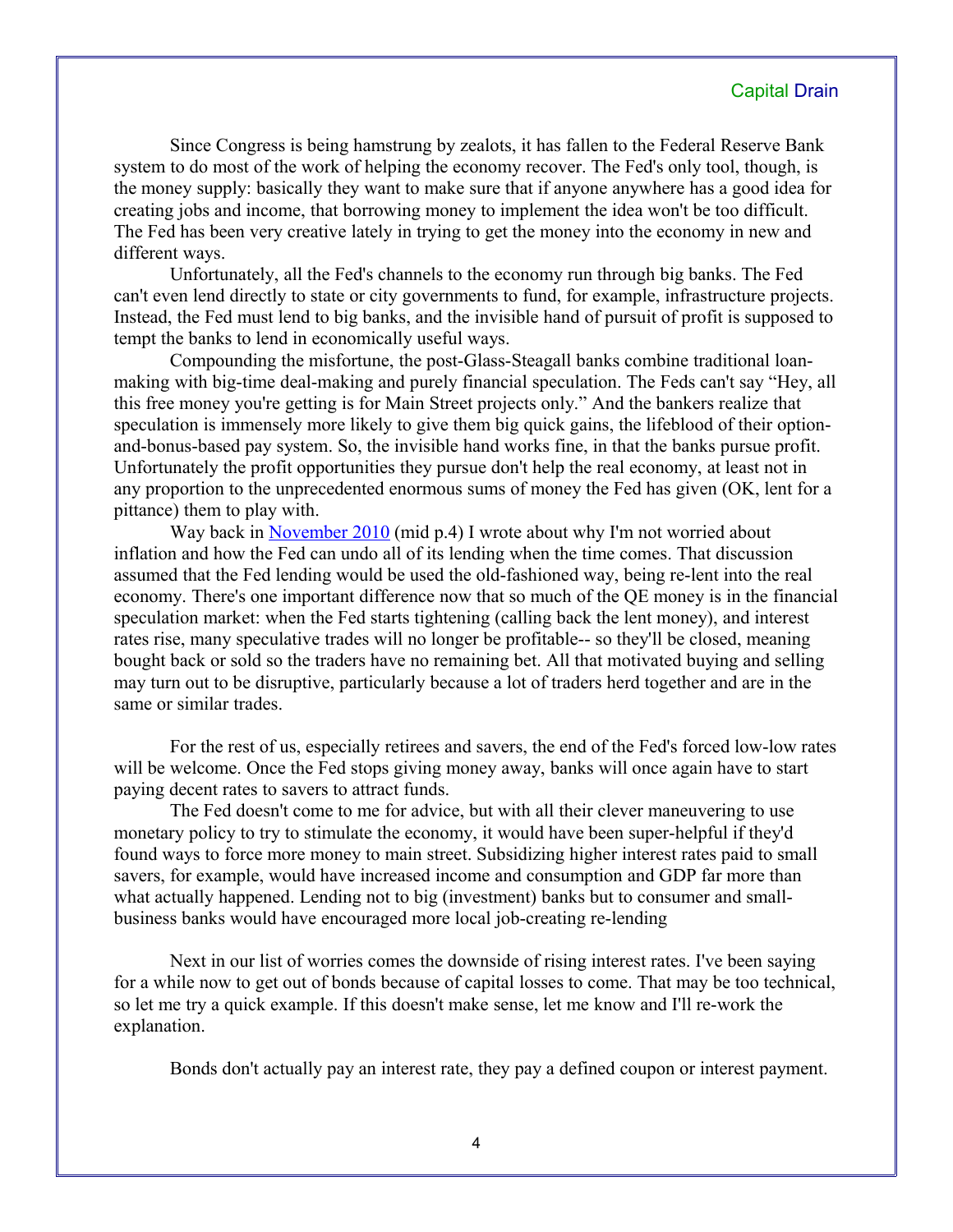Just to keep the math simple, let's consider a 1-year bond that, when new, pays 1%. That really means it pays \$1 per \$100 of face value, no more and no less, no matter what. If 1% is the market rate, you'll take that deal and pay \$100 to get \$101 back in a year. You do it.

Suppose, though, that the market rate rises to 2%. This is an extreme rise in real life, but it makes the story obvious.

Now, you could buy a bond that pays \$2 back per \$100 of face value. You'd pay \$100 to get back \$102 in a year.

Suppose, though, that you have to pay the rent, so rather than buying more bonds you're selling one you own from before the rate rise. You're looking for a buyer.

Any buyer now could pay \$100 to get \$102, so you are not going to get anyone to pay you \$100 to get \$101. You have to reduce your selling price to make your old bond equivalent to new higher-coupon ones. In round, simple, numbers, you would have to sell your old bond for about \$99 and a little change, so the buyer could get back the \$102 per \$100, by getting back \$101 (the bond's original price and fixed \$1 coupon) per roughly \$99 paid.

You, having paid \$100, end up with \$99. You suffered a \$1 (per \$100, or 1%) capital loss because the interest rate rose.

Back to real life, this is about to happen to almost all bonds. Sooner or later the Fed will tighten, and interest rates will rise.

Long-maturity bonds are affected more than short, because the annual compounding accumulates. Imagine our example as a 30-year bond paying \$1 coupons each year for 30 years (and the \$100 principal at the end of the 30). What happens when buyers can get \$2 back each year for 30 years? How much would that decrease the buyer's offer for your \$1/year bond? Answer: a lot.

Adding to that, most small investors don't hold actual bonds but rather shares in a bond mutual fund. Funds buy and sell bonds frequently, so they take those capital losses right away, and pass them on as losses to the fund shareholders. That happens whether you need to sell your shares to pay the rent or not. That's important: in our first scenario, if you hadn't needed the cash, you could have held your 1% bond and gotten the \$101, not the \$99 you ended up with by selling. In a bond fund, the fund sells, and you get the loss, even if you had no need for the cash. Bond funds are really really bad when interest rates are rising.

That's enough jabber out of me for now.

If you have any questions, please write or phone. If you want to read more, the company [web site](http://www.LongspliceInvest.com/newsletter.shtml) has archived editions of this letter, lots of charts, and links to other interesting sites. There's also a [web log](http://www.LongspliceInvestments.com/ricksblog) where I discuss the process and progress of starting the mutual fund, along with occasional economic or investing thoughts..

**Please forward this to friends who are interested. Thanks!** If you got this as a forwarded copy, you can get on the list to get your own future copies directly by sending me your email address.